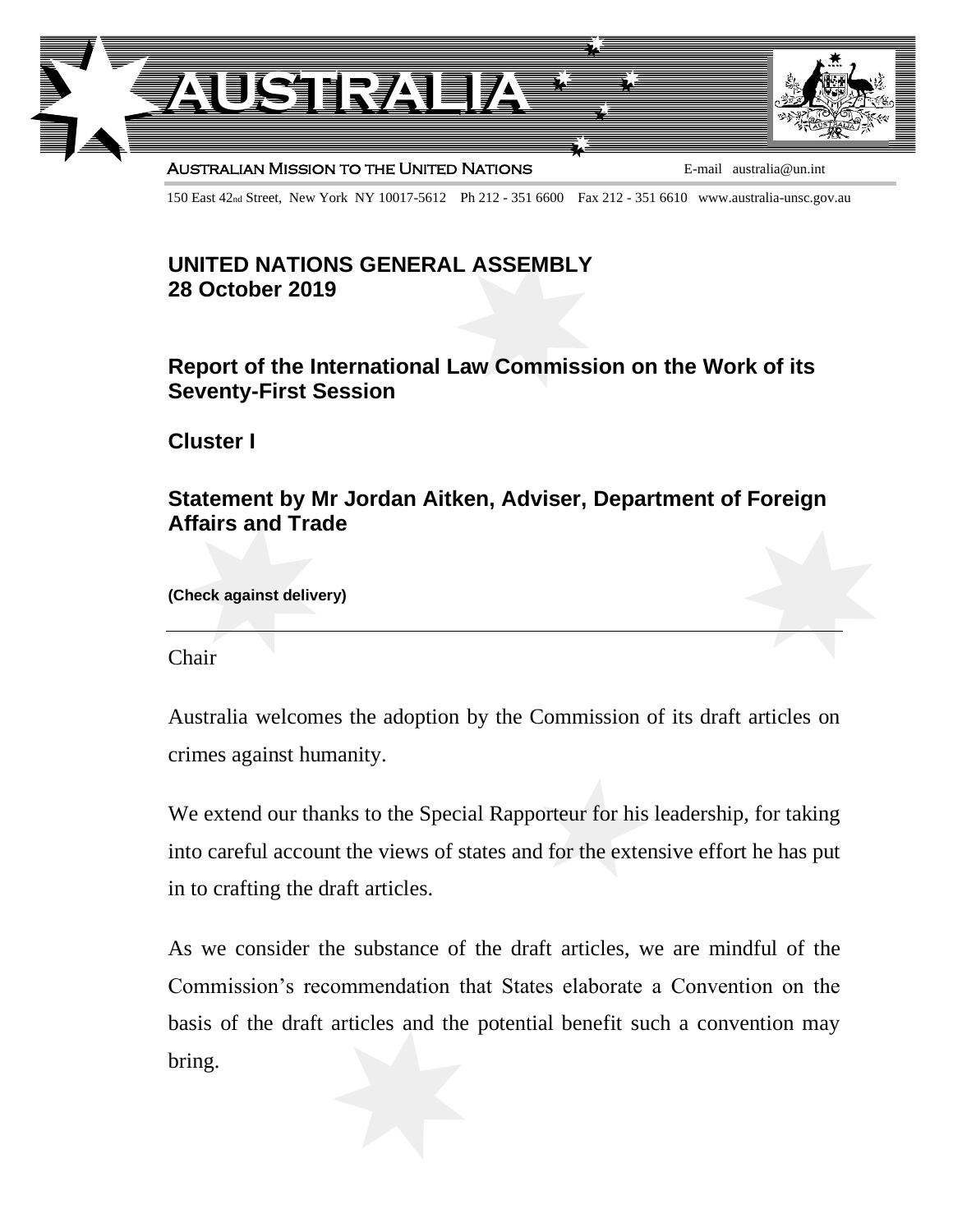We recognise the role such an instrument could play in closing the gap in the current structure of conventions regarding serious international crimes and we are open to continuing a conversation with other States in this regard.

Chair

Australia welcomes the Commission's continued work on peremptory norms of general international law.

We note the importance the Commission's work has in providing clarity to the international community on the peremptory character of norms of international law.

Australia also welcomes consideration of proposed draft conclusions on the consequences and legal effects of peremptory norms of general international law, and the accompanying commentaries.

The draft conclusions provide a useful framework to assist with the identification of peremptory norms of international law and their content.

Australia has taken note of the varying views as to the propriety of dealing with the question of the existence of regional jus cogens and the inclusion of a list of peremptory norms of general international law in the fourth report of the Special Rapporteur.

Australia remains doubtful as to the utility of further consideration of regional jus cogens, given the conceptual and practical challenges involved, the significant debate relating to the utility of such a concept and whether the concept could undermine the universality of jus cogens.